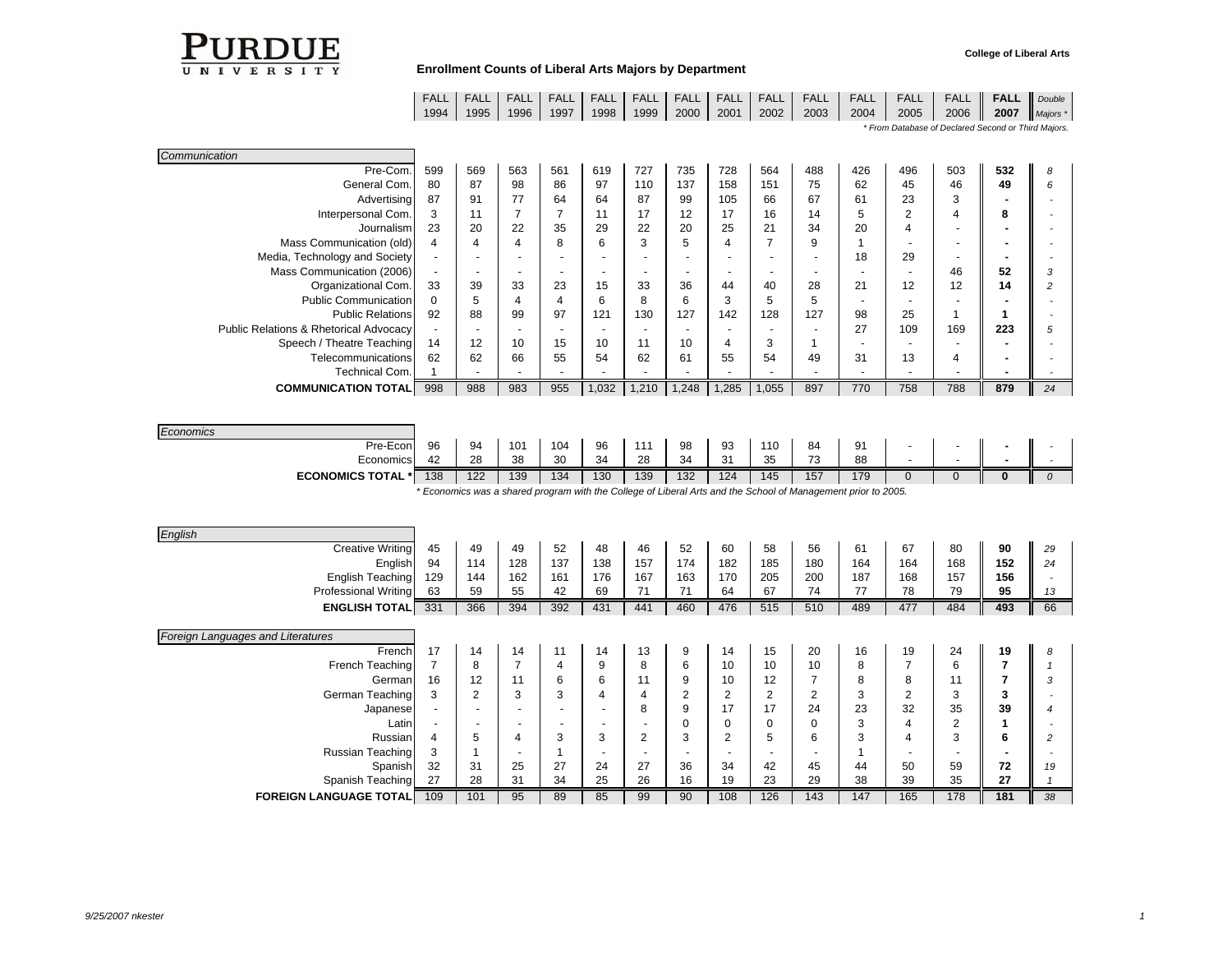

|                                        | FALL<br>1994             | FALL<br>1995    | FALL<br>1996             | FALL<br>1997    | FALL<br>1998             | FALL<br>1999     | FALL<br>2000   | FALL<br>2001             | FALL<br>2002                     | FALL<br>2003                                                                                            | FALL<br>2004   | <b>FALL</b><br>2005 | FALL<br>2006            | <b>FALL</b><br>2007 | Double<br>Majors * |
|----------------------------------------|--------------------------|-----------------|--------------------------|-----------------|--------------------------|------------------|----------------|--------------------------|----------------------------------|---------------------------------------------------------------------------------------------------------|----------------|---------------------|-------------------------|---------------------|--------------------|
| <b>Health and Kinesiology</b>          |                          |                 |                          |                 |                          |                  |                |                          |                                  |                                                                                                         |                |                     |                         |                     |                    |
| <b>HEALTH</b>                          |                          |                 |                          |                 |                          |                  |                |                          |                                  |                                                                                                         |                |                     |                         |                     |                    |
| <b>Community Health</b>                | $\mathbf{1}$             | $\mathbf 0$     | 1                        |                 |                          |                  |                |                          |                                  |                                                                                                         |                |                     |                         |                     |                    |
| <b>Health Promotion</b>                | 57                       | 73              | 79                       | 85              | 91                       | 89               | 65             | 45                       | 45                               | 50                                                                                                      | 39             | 36                  | 42                      | 67                  | 6                  |
| Health & Safety Teaching               | 8                        | $\overline{7}$  | $\overline{7}$           | 9               | 16                       | 14               | 13             | 13                       | 20                               | 23                                                                                                      | 22             | 17                  | $\overline{7}$          | 3                   | 80                 |
| <b>HEALTH TOTAL</b>                    | 66                       | 80              | 87                       | 94              | 107                      | 103              | 78             | 58                       | 65                               | 73                                                                                                      | 61             | 53                  | 49                      | 70                  | 86                 |
| <b>KINESIOLOGY</b>                     |                          |                 |                          |                 |                          |                  |                |                          |                                  |                                                                                                         |                |                     |                         |                     |                    |
| * Pre-Athletic Training                | $\overline{\phantom{a}}$ |                 | $\overline{\phantom{a}}$ | 61              | 71                       | 63               | 46             | 51                       | 47                               | 58                                                                                                      | 85             | 85                  | 65                      | 57                  |                    |
| <b>Athletic Training</b>               | 33                       | 28              | 32                       | 28              | 32                       | 36               | 34             | 32                       | 34                               | 35                                                                                                      | 33             | 34                  | 34                      | 40                  |                    |
| Pre-Personal Fitness Training          | $\overline{\phantom{a}}$ |                 |                          |                 | $\overline{\phantom{a}}$ |                  |                | $\overline{\phantom{a}}$ |                                  |                                                                                                         |                | 31                  | 23                      | 18                  |                    |
| <b>Personal Fitness Training</b>       | $\overline{\phantom{a}}$ |                 |                          |                 | $\overline{\phantom{a}}$ |                  |                | $\overline{\phantom{a}}$ | $\blacksquare$                   |                                                                                                         |                |                     | $\overline{\mathbf{4}}$ | 13                  |                    |
| <b>Exercise &amp; Fitness</b>          | 24                       | 44              | 48                       | 83              | 83                       | 82               | 41             | 20                       | $\overline{7}$                   | $\overline{2}$                                                                                          |                |                     |                         |                     |                    |
| Health & Fitness                       | $\overline{\phantom{a}}$ |                 |                          |                 | $\sim$                   | 24               | 78             | 90                       | 90                               | 102                                                                                                     | 111            | 92                  | 119                     | 133                 | 12                 |
| * Movement and Sport Science           | 208                      | 234             | 172                      | 97              | 76                       | 66               | 51             | 59                       | 93                               | 122                                                                                                     | 147            | 157                 | 206                     | 214                 | 5                  |
| Physical Education Teaching (B.A.)     | 24                       | 27              | 27                       | 29              | 45                       | 53               | 55             | 50                       | 61                               | 78                                                                                                      | 104            | 109                 | 125                     | 124                 |                    |
| <b>KINESIOLOGY TOTAL</b>               | 289                      | 333             | 279                      | 298             | 307                      | 324              | 305            | 302                      | 332                              | 397                                                                                                     | 480            | 508                 | 576                     | 599                 | 17                 |
|                                        |                          |                 |                          |                 |                          |                  |                |                          |                                  | Pre-Athletic Training students were included with Movement and Sport Science majors prior to Fall 1997. |                |                     |                         |                     |                    |
| PHYSICAL EDUCATION (B.P.E.)            |                          |                 |                          |                 |                          |                  |                |                          |                                  |                                                                                                         |                |                     |                         |                     |                    |
| Physical Education Teaching (B.P.E.)   | 146                      | 118             | 105                      | 98              | 102                      | 70               | 68             | 81                       | 71                               | 55                                                                                                      | 24             | 10                  | 4                       | 3                   |                    |
| <b>Temporary Physical Education</b>    | 90                       | 147             | 167                      | 112             | 99                       | 90               | 53             | 35                       | 43                               | 5                                                                                                       | $\overline{2}$ | $\mathbf{1}$        |                         |                     |                    |
| <b>B.P.E. PHYSICAL EDUCATION TOTAL</b> | 236                      | 265             | 272                      | 210             | 201                      | 160              | 121            | 116                      | 114                              | 60                                                                                                      | 26             | 11                  |                         |                     |                    |
| <b>LEISURE STUDIES</b>                 |                          |                 |                          |                 |                          |                  |                |                          |                                  |                                                                                                         |                |                     |                         |                     |                    |
| Recreation                             | 38                       | 30              | 28                       | 23              | 8                        | $\overline{2}$   | 4              |                          |                                  |                                                                                                         |                |                     |                         |                     |                    |
| <b>H&amp;K TOTAL</b>                   | 629                      | 708             | 666                      | 625             | 623                      | 589              | 508            | 477                      | 512                              | 530                                                                                                     | 567            | 572                 | 629                     | 672                 | 103                |
| History                                |                          |                 |                          |                 |                          |                  |                |                          |                                  |                                                                                                         |                |                     |                         |                     |                    |
| European History                       | $\mathbf{1}$             |                 | $\mathbf{1}$             |                 |                          |                  |                |                          |                                  |                                                                                                         |                |                     |                         |                     |                    |
| History                                | 182                      | 205             | 184                      | 182             | 160                      | 169              | 165            | 178                      | 234                              | 274                                                                                                     | 291            | 285                 | 274                     | 288                 | 34                 |
| <b>HISTORY TOTAL</b>                   | 183                      | 205             | 185                      | 182             | 160                      | 169              | 165            | 178                      | 234                              | 274                                                                                                     | 291            | 285                 | 274                     | 288                 | 34                 |
|                                        |                          |                 |                          |                 |                          |                  |                |                          |                                  |                                                                                                         |                |                     |                         |                     |                    |
| <b>Interdisciplinary Studies</b>       |                          |                 |                          |                 |                          |                  |                |                          |                                  |                                                                                                         |                |                     |                         |                     |                    |
| African American Studies               | $\overline{2}$           | $\overline{2}$  | 3                        |                 | 2                        | 5                |                | 5                        | 4                                |                                                                                                         |                | 8                   | 10                      | 9                   |                    |
| <b>American Studies</b>                | $\overline{a}$           |                 | $\mathbf{1}$             |                 |                          |                  |                |                          |                                  |                                                                                                         |                |                     |                         |                     |                    |
| <b>Asian Studies</b>                   | $\overline{\phantom{a}}$ |                 |                          |                 |                          |                  |                | ÷,                       | $\mathbf{1}$                     | 4                                                                                                       | 4              | 5                   | 9                       | 9                   | 18                 |
| <b>Classical Studies</b>               | $\overline{\phantom{a}}$ |                 |                          |                 |                          | $\boldsymbol{2}$ | $\overline{2}$ | 4                        | 5                                | 8                                                                                                       | 10             | 9                   | $\overline{7}$          | 10                  | $\overline{7}$     |
| Comparative Literature                 | 3                        | $\mathbf{1}$    |                          | 1               | $\overline{a}$           | 2                | $\mathbf{1}$   | $\overline{2}$           | 3                                | $\mathbf{1}$                                                                                            | 1              | 1                   | $\overline{2}$          | $\mathbf{2}$        |                    |
| <b>Jewish Studies</b>                  | $\blacksquare$           |                 |                          |                 | $\overline{a}$           |                  |                | $\mathbf 0$              | $\mathbf 0$                      | $\mathbf{1}$                                                                                            | $\mathbf{1}$   | 0                   | $\mathbf 0$             | $\mathbf{2}$        |                    |
| Interdisciplinary Film/Video           | 24                       | 20              | 15                       | 14              | 23                       | 27               | 34             | 29                       | 27                               | 29                                                                                                      | 45             | 63                  | 70                      | 71                  | 5                  |
| <b>Italian Studies</b>                 | 2                        | 1               |                          | $\mathbf{1}$    | $\overline{2}$           | $\overline{2}$   | $\mathbf 0$    | 3                        | 3                                | $\mathbf{1}$                                                                                            | $\mathbf 0$    | $\Omega$            | 2                       | 3                   | $\mathbf{1}$       |
| Linguistics                            | 8                        | 4               | 4                        | 2               | 4                        | $\mathbf{1}$     | 6              | 8                        | 9                                | 9                                                                                                       | 12             | 19                  | 17                      | 19                  | 13                 |
| <b>Medieval Studies</b>                | $\overline{\phantom{a}}$ |                 |                          |                 | $\mathbf{1}$             | $\mathbf{1}$     | 1              | $\mathbf{1}$             | 4                                | 4                                                                                                       | $\overline{4}$ | $\overline{7}$      | $\overline{7}$          | 5                   | 3                  |
| <b>Religious Studies</b>               | 5                        | 6               | 4                        | $\overline{7}$  | 3                        | $\overline{2}$   | $\overline{7}$ | 8                        | 8                                | 10                                                                                                      | 11             | 10                  | 16                      | 11                  | 13                 |
| Science and Culture                    | 5                        | 4               | 1                        | $\mathbf{1}$    | $\overline{2}$           | $\mathbf{1}$     | 3              | 3                        | $\overline{2}$<br>$\overline{4}$ | $\mathbf{1}$<br>$\overline{7}$                                                                          |                | 6                   | 8                       | $\overline{7}$      |                    |
| Women's Studies                        |                          |                 |                          |                 |                          |                  |                |                          |                                  |                                                                                                         | 6              |                     |                         |                     | 6                  |
| <b>INTERDISCIPLINARY STUDIES TOTAL</b> | 49                       | $\overline{38}$ | 28                       | $\overline{27}$ | $\overline{37}$          | 43               | 58             | 63                       | 70                               | 79                                                                                                      | 98             | 128                 | 148                     | 148                 | 67                 |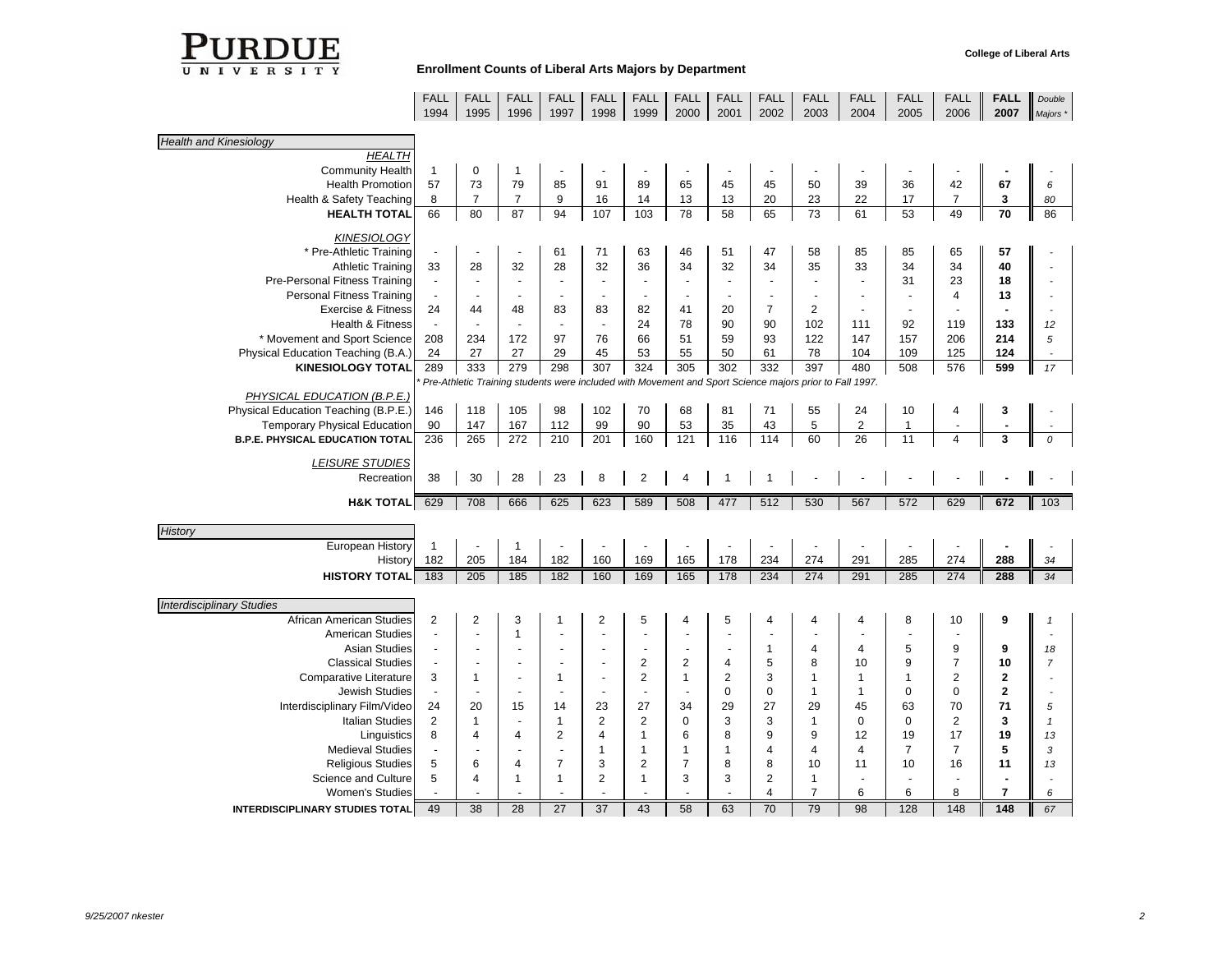

|                                    | FALL<br>1994   | FALL<br>1995 | FALL<br>1996             | FALL<br>1997 | FALL<br>1998   | FALL<br>1999 | FALL<br>2000             | FALL<br>2001             | FALL<br>2002 | FALL<br>2003   | FALL<br>2004 | FALL<br>2005 | FALL<br>2006   | <b>FALL</b><br>2007 | Double<br>Majors * |
|------------------------------------|----------------|--------------|--------------------------|--------------|----------------|--------------|--------------------------|--------------------------|--------------|----------------|--------------|--------------|----------------|---------------------|--------------------|
|                                    |                |              |                          |              |                |              |                          |                          |              |                |              |              |                |                     |                    |
| Philosophy                         |                |              |                          |              |                |              |                          |                          |              |                |              |              |                |                     |                    |
| Philosophy                         | 26             | 15           | 18                       | 28           | 24             | 20           | 17                       | 25                       | 30           | 42             | 40           | 44           | 47             | 53                  | 14                 |
|                                    |                |              |                          |              |                |              |                          |                          |              |                |              |              |                |                     |                    |
| <b>Political Science</b>           |                |              |                          |              |                |              |                          |                          |              |                |              |              |                |                     |                    |
| <b>Political Science</b>           | 261            | 235          | 222                      | 243          | 235            | 249          | 264                      | 323                      | 325          | 388            | 361          | 413          | 458            | 403                 | 41                 |
|                                    |                |              |                          |              |                |              |                          |                          |              |                |              |              |                |                     |                    |
| <b>Psychological Sciences</b>      |                |              |                          |              |                |              |                          |                          |              |                |              |              |                |                     |                    |
| Pre-Psychology                     |                |              |                          |              |                |              |                          |                          |              |                |              |              |                | 266                 | 4                  |
| Psychology                         | 725            | 689          | 680                      | 657          | 700            | 717          | 729                      | 767                      | 852          | 882            | 836          | 792          | 805            | 515                 | 53                 |
| Behavioral Neuroscience Psychology |                |              |                          |              |                |              |                          |                          |              |                | 50           | 106          | 115            | 104                 | $\overline{1}$     |
| <b>PSYCHOLOGY TOTAL</b>            | 725            | 689          | 680                      | 657          | 700            | 717          | 729                      | 767                      | 852          | 882            | 886          | 898          | 920            | 885                 | 58                 |
|                                    |                |              |                          |              |                |              |                          |                          |              |                |              |              |                |                     |                    |
| Speech Language & Hearing Sciences |                |              |                          |              |                |              |                          |                          |              |                |              |              |                |                     |                    |
| Speech Language & Hearing          | 204            | 210          | 212                      | 202          | 219            | 198          | 178                      | 176                      | 161          | 180            | 187          | 227          | 258            | 262                 | 5                  |
|                                    |                |              |                          |              |                |              |                          |                          |              |                |              |              |                |                     |                    |
| Sociology / Anthropology           |                |              |                          |              |                |              |                          |                          |              |                |              |              |                |                     |                    |
| Anthropology                       | 47             | 47           | 61                       | 52           | 49             | 58           | 51                       | 45                       | 43           | 48             | 44           | 49           | 53             | 58                  | 8                  |
| Criminology-Law & Society          | 313            | 315          | 281                      | 253          | 266            | 240          | 259                      | 258                      | 313          | 310            | 296          | 302          | 299            | 315                 | 54                 |
| Social Work                        | $\overline{4}$ |              | $\overline{\phantom{a}}$ |              |                |              | $\overline{\phantom{a}}$ | $\overline{\phantom{a}}$ |              |                |              |              |                |                     |                    |
| Sociology                          | 74             | 80           | 82                       | 83           | 88             | 78<br>-1     | 60                       | 79                       | 98           | 101            | 108          | 106          | 98             | 101                 | 8                  |
| Sociology / Anthropology           | 6              | 3            | $\mathbf{1}$             | 4            | $\overline{c}$ |              | $\overline{2}$           | $\overline{1}$           | $\mathbf 0$  | $\overline{2}$ | 1            | $\mathbf{1}$ | $\overline{2}$ | $\mathbf{2}$        | 21                 |
| SOCIOLOGY / ANTHROPOLOGY TOTAL     | 444            | 445          | 425                      | 392          | 405            | 377          | 372                      | 383                      | 454          | 461            | 449          | 458          | 452            | 476                 | 91                 |
|                                    |                |              |                          |              |                |              |                          |                          |              |                |              |              |                |                     |                    |
| <b>Visual and Performing Arts</b>  |                |              |                          |              |                |              |                          |                          |              |                |              |              |                |                     |                    |
| <b>Art History</b>                 | 13             | 15           | 14                       | 17           | 17             | 17           | 18                       | 18                       | 17           | 20             | 19           | 21           | 17             | 25                  | 8                  |
| Visual Arts Teaching               | 54             | 56           | 53                       | 60           | 69             | 67           | 74                       | 70                       | 68           | 76             | 94           | 100          | 91             | 85                  | $\mathbf{1}$       |
| <b>Fine Arts</b>                   | 45             | 44           | 37                       | 38           | 36             | 44           | 42                       | 45                       | 55           | 62             | 70           | 64           | 68             | 66                  | 6                  |
| <b>Industrial Design</b>           | 64             | 64           | 50                       | 59           | 51             | 59           | 76                       | 90                       | 99           | 107            | 113          | 106          | 117            | 110                 |                    |
| <b>Interior Design</b>             | 136            | 116          | 119                      | 137          | 134            | 166          | 161                      | 205                      | 195          | 197            | 198          | 181          | 172            | 173                 |                    |
| Photography                        | 43             | 45           | 34                       | 48           | 40             | 42           | 48                       | 59                       | 74           | 76             | 83           | 87           | 70             | 79                  | 3                  |
| Theatre                            | 52             | 60           | 61                       | 64           | 65             | 81           | 86                       | 94                       | 99           | 92             | 88           | 78           | 76             | 67                  | 6                  |
| Visual Communications Design       | 159            | 138          | 162                      | 178          | 215            | 215          | 202                      | 215                      | 216          | 199            | 170          | 165          | 181            | 185                 |                    |
| VISUAL AND PERFORMING ARTS TOTAL   | 566            | 538          | 530                      | 601          | 627            | 691          | 707                      | 796                      | 823          | 829            | 835          | 802          | 792            | 790                 | 25                 |